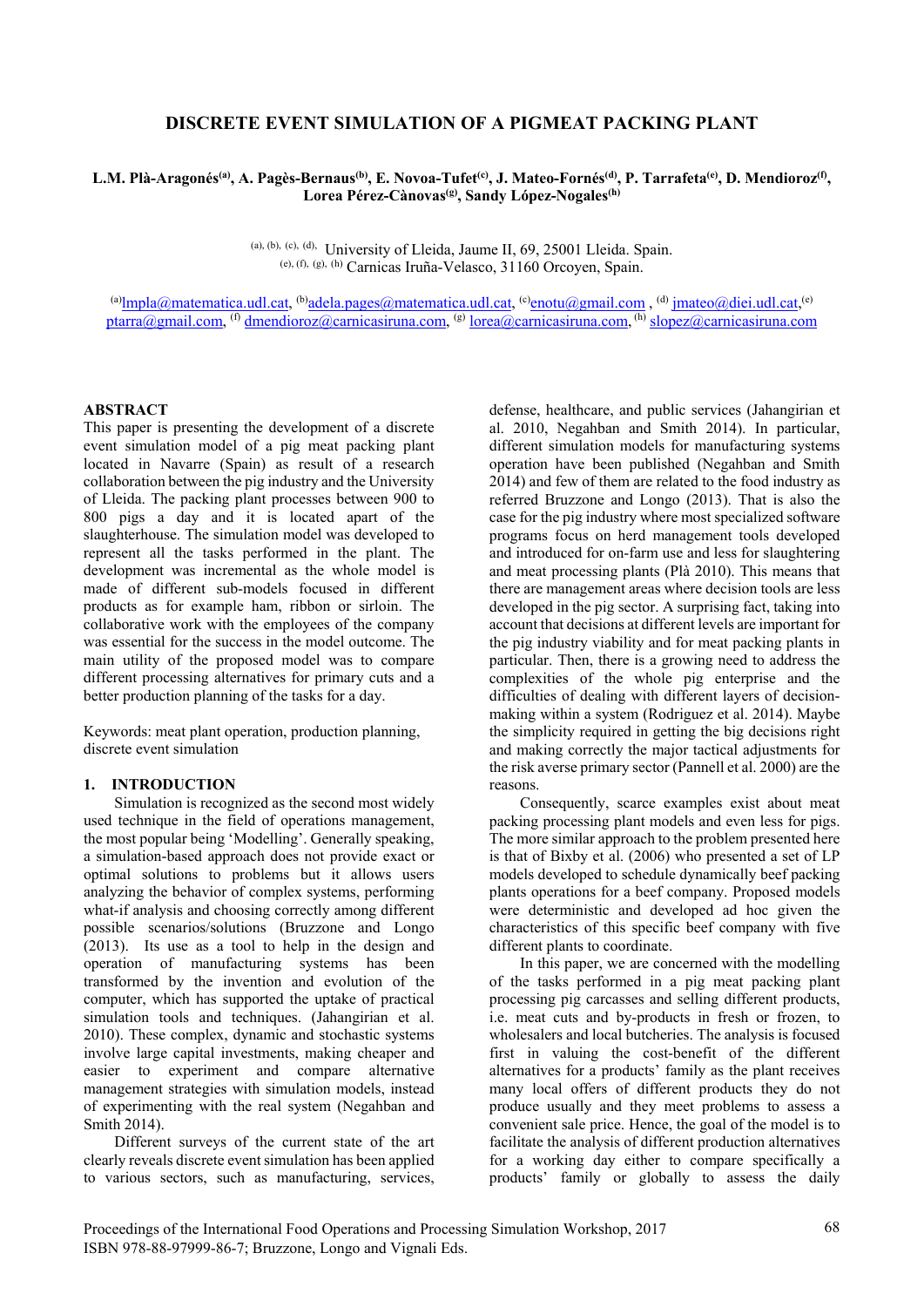production plan (a sole meat plant simulation model with all ordered products integrated).

## **2. MATERIAL AND METHODS**

The company "Carnicas Iruña Velasco SA" settled in Orcoyen (Navarre, Spain) provided the data, collaboration and support for this project. The framework was a collaborative project understood as a joint collaboration between University of Lleida and "Carnicas Iruña Velasco SA" ("Carnicas Iruña" for short) to improve the knowledge in this kind of processes. The meat packing plant is embedded in a pig supply chain (PSC) where different long term agreements with pig producers and abattoirs are settled to assure the procurement of carcasses (body of the animal eviscerated) to process.

Broadly speaking, the PSC includes organizations in charge of procurement, production, slaughtering, processing, distribution and marketing of pork, derived and by-products to the final consumers. Different PSC agents under one or more vertically integrated companies work together in a coordinated way for producing and fattening pigs transferred to abattoirs for eventual slaughtering. Resulting carcasses will then be processed in a meat packing plant to satisfy customer's demand for different products either fresh, cured or manufactured. Retailers, supermarkets and butcheries work in the final stage of the chain, supplying pork products to customers (Rodriguez et al. 2014).

The processing capacity of the "Carnicas Iruña" plant range between 800 to 900 carcasses as maximum per day. Three trucks a day coming from two different abattoirs, sending each one approximately a half of the stock, serve the plant. The day before, abattoirs communicate the information of slaughtered animals to the plant and so, the meat packing plant can plan the production planning for the following day according to pending or already received orders. The plant has only one line operating at a speed of 150 or 120 carcasses per hour. Usually, operations in the plant are deployed around the cutting tree of the pig carcass and the means to perform the disaggregation in commercial cuts. In a first stage, primary cuts are produced leading to a second stage where each primary cut is processed and first commercial cuts obtained. These cuttings are done along a processing line with two sides, one devoted for each semi-carcass. Depending on the product, off-line cuts may be required involving additional personnel, variable workload and time. The objective for the plant is to extract the maximum value of the carcass performing a disaggregation plan leading to the right (best valuable) products.

The simulation model was implemented in ExtendSim (see Figure 1), an interactive simulation tool (Krahl 2013) with 2D animation capabilities. The ExtendSim simulation environment provides the tools for all level of modellers to create accurate, credible, and usable models in an efficient way. The selection of a proper simulation software can make a significant difference in how well simulation analyses support

managerial decision making. Thus, ExtendSim was chosen because it facilitated every phase of the simulation project, from creating, debugging, verifying, and validating the model, to the construction of a user interface. This way, developers and target users could collaborate in the conceptual development of the model and later in the analysis of the system. An ExtendSim model is created by adding blocks to a model worksheet, connecting them together, and entering the simulation data. Each block has its own functionality, dialog, help, icon, and connections. Each instance of a block in the model has its own data. The logical entity that moves through the system is referred to as an item. Items carry properties or attributes with them as they progress from one block to the next. Items are represented using data structures allowing large numbers to exist simultaneously within a model. An additional advantage for developers is the ExtendSim's built-in, compiled language, ModL, to create reusable modelling blocks beyond the standard libraries provided by ExtendSim. All of this is done within a single, self-contained software program that does not require external interfaces, compilers, or code generators. Hierarchical help to organize the model. Hierarchical blocks are elements that can be added to the model in number equal or greater to one and they are very useful to make the model more readable. For instance, each primary cut or product can be encapsulated as a sub model into a hierarchical block.



Figure 1: Overview of the model

## **3. BRIEF OVERVIEW OF THE SIMULATION MODEL**

Based on the description of the process assisted by the employees of the company a conceptual model was developed. A first prototype was implemented according the first description. Later on, the conceptual proof was refined and the rationale of the model corroborated with different visits and inspections to the plant till the version was accepted by both parts.

The model represents carcasses as items that flow through the different blocks of the model. As the simulation progresses, initial items are split on other items as result of different activities: cutting operations. Then, an original cut can produce different sub cuts according to a pre-stated cut tree. In this sense, it is crucial the cutting tree with the representation and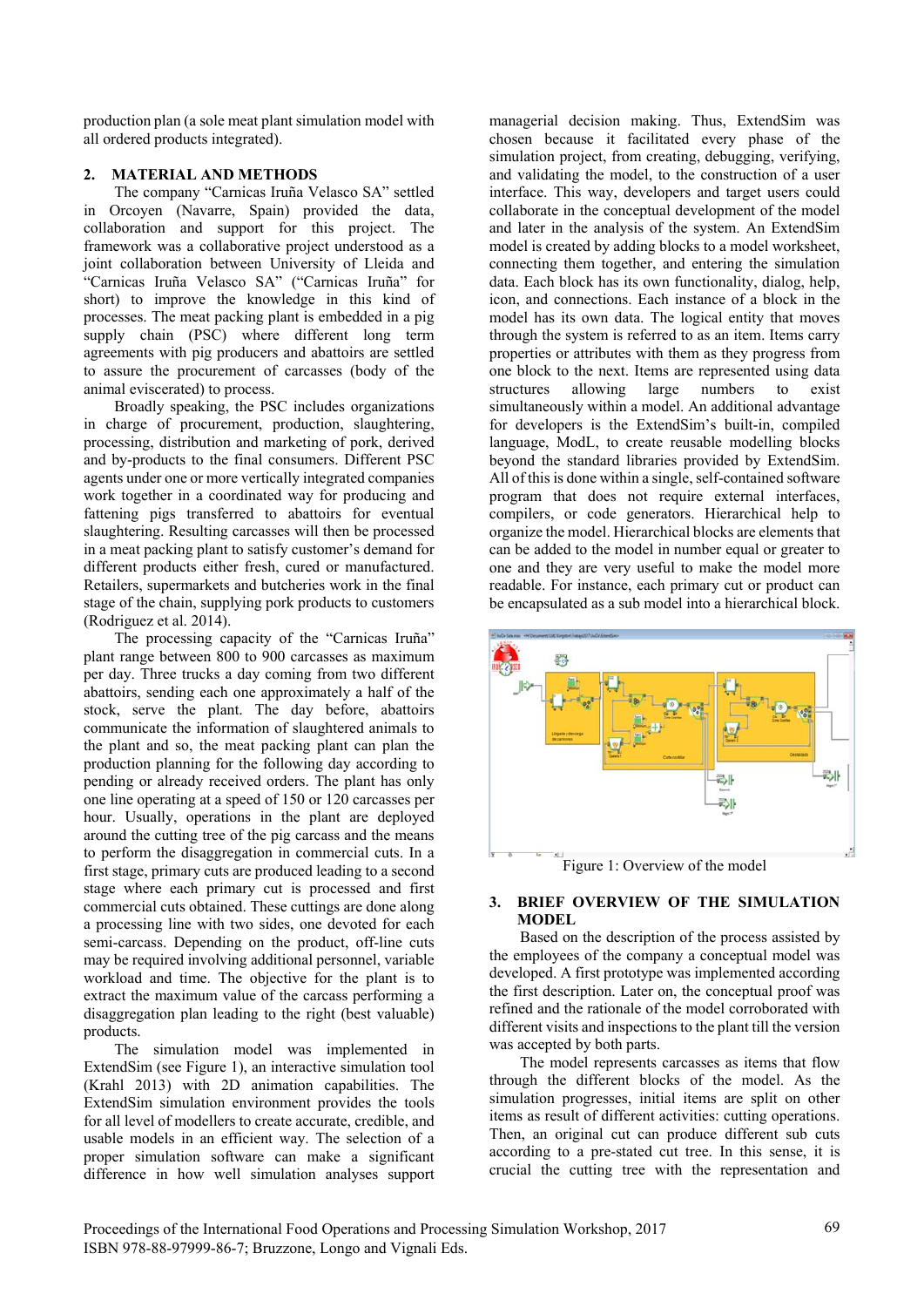product branch location of all the different cuts relevant for the Spanish market and corresponding products' family. In general, all products and by-products have a different commercial value and this can even vary from order to order. It is a task of the sales' department to agree the final value with clients when placing orders.



The first part of the cutting tree produces primary cuts as shown in Figure 2. Before proceeding explicitly with primary cuts some preparation of the carcass is needed: to cut completely the carcass in two, to saw the rib for a later easier processing in the line with only knifes, to remove the sternum and give a helping cut in the ham to ease its later separation from the rest of the mid carcass. As result, there are subproducts that can be obtained during this primary process like lean, skin, fat or dewlap with skin.

There are five primary cuts for each mid carcass (Figures 2) operated in one line. Once primary cuts are produced some of them can be marketed as such, like ham, lard or shoulder blade. However, it is more common to go on processing and getting additional and more elaborated/processed products. For instance, figure 3 represents the different products can be obtained from ham. First of all, a ham can be with skin or skinless. The latter is mainly used for York ham production. It is the result of removing skin, tail, ankle bone, foot, minor cuts of lean and fat to shape the ham. Further products are obtained with additional processing of the York ham: Ham 3D (boneless ham), Ham 4D (boneless and sinew removal), Ham 5D (like a leaner 4D) and Ham 6D (like a ham 5D without the aponeurosis). Ham with skin is the raw to produce cured ham products.



Figure 3: Ham cuts

Each cut information includes attributes as weight, lean, bone, fat and skin percent. If a meat cut can be processed further, each resulting cut is defined with the same attributes referred before. In order to consider different carcass composition a sampling by genotype (only Pietrain and Large White breeds are processed by Carnicas Iruña) and weight (three categories: low, regular, heavier) was performed considering normal distribution for weight attributes.

| Table 1: Sample example |        |        |       |  |
|-------------------------|--------|--------|-------|--|
| Low weight range        |        |        |       |  |
| #                       | Weight | Gender | %Lean |  |
| 214                     | 76.1   | Н      | 68.3  |  |
| 215                     | 75.6   | Η      | 65.8  |  |
| 220                     | 81.2   | М      | 69.0  |  |
| 221                     | 81.4   | Η      | 65.4  |  |
| 251                     | 78.5   | Η      | 66.8  |  |
| 256                     | 82.0   | М      | 62.8  |  |
| 257                     | 84.0   | М      | 64.4  |  |
| 306                     | 71.1   | М      | 68.5  |  |
| 324                     | 78.9   | М      | 68.0  |  |
| 349                     | 75.6   | М      | 66.6  |  |

Table 1: Sample example

Table 1 shows an example of one sample of ten pietrain pigs of low weight category used to estimate the normal distribution for this genotype x weight category. Gender was not considered in the simulation. A t-test was performed over different samples to check no statistical differences to this measures between genders. Main results of the carcass composition for this sample is shown on table 2. Figures on table 2 are the base to randomly derive primary cut attributes. Similarly, each product family in the cut tree was sampled in similar terms to simulate them properly. It should be noted that several products or by-products come directly from the abattoir without no processing on plant like heads, blood or liver.

Table 2: Carcass composition for Pietrains of low range weight (total sample weight 784.4 kg)

| ютаї запіріє мет <u>е</u> пі 70 <del>4.4</del> к <u>е</u> д |        |         |  |  |
|-------------------------------------------------------------|--------|---------|--|--|
| Cut                                                         | Weight | Percent |  |  |
| Ham                                                         | 255.2  | 32.4    |  |  |
| Shoulder                                                    | 110.3  | 14.0    |  |  |
| blade                                                       |        |         |  |  |
| Dewlap                                                      | 24.9   | 3.2     |  |  |
| Lard                                                        | 47.5   | 6.0     |  |  |
| Bacon                                                       | 121.5  | 15.4    |  |  |
| Cutlet                                                      | 169.3  | 21.5    |  |  |
| Skin                                                        | 5.0    | 0.6     |  |  |
| Lean 1st                                                    | 0.6    | 0.1     |  |  |
| Fat                                                         | 0.25   | 0.0     |  |  |
| Heads                                                       | 42.6   | 5.4     |  |  |
| Hands&feets                                                 | 7.6    | 1.0     |  |  |
| Sternum                                                     | 2.9    | 0.4     |  |  |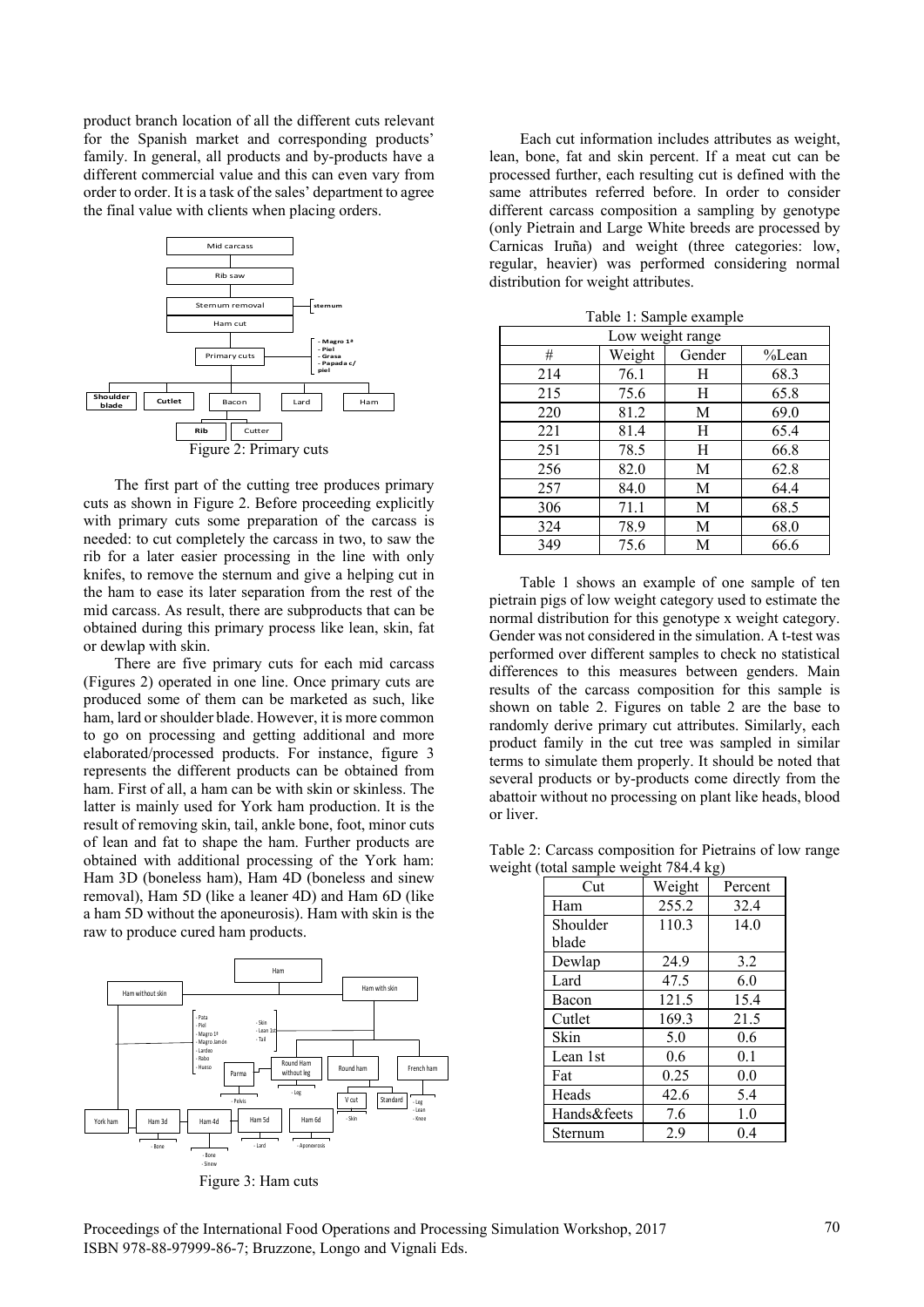### **4. RESULTS AND DISCUSSION**

For verification purpose, the model was compared with analytical results (Kleijnen, 1995) running the model in a deterministic mode and later with the random capabilities for each category. The simulation model was not run with all possible parameters, only those compatible with the analytical model were set. Verification process was automatized by developing specific calculations keeping track of main variables for each meat cut as total meat weight and bone percent.

Later on, in order to validate the model and assess the suitability of the proposed simulation model a comparison was established between results performed without random variability of variables and correlations (i.e. adopting expectations for random parameters) and the same simulation model but taken into account full capabilities of the model to reflect real systems (i.e. generating random values for each random variable considered). Thus, a group of parameters satisfying the needs of both runs was set. This process was assisted by the personnel of "Carnicas Iruña" involved in this research. Results at this stage were also verified and discussed by the company giving their approval.



Figure 4: Comparison between incomes of two products: york ham and ham 3D (i.e. boneless)

The more interesting part of the model and the focus was the different sub models developed for each product (see e.g. Figure 4). For instance, ham. All the family products are those described in Figure 3 and also de subproducts associated to them (e.g lean, bone, skin, fat,…). However, in this example we limit our interest to two products: York ham and ham 3D. Figure 4 is shown the result of an instance comparing the two products mentioned according to the incomes generated. Hence, the manager of the plant can explore the range of prices for each product and subproduct involved that can make more interesting to produce one product or the other. In addition, he has a tool to get the shadow price for a product in case an interested costumer request information about a specific product.

A real situation experienced by the meat plant was related to hams marketed in Spain and France. The plant has costumers from both countries and so the diversity of products make difficult sometimes to assess the commercial interest for the company to make one product or combine both demands. In addition, the value of the different costs affecting the manufacturing of one

cut or a different one is not always evident. Hence a costbenefit analysis product by product was very appreciated by the company.

As every product and products' family were represented by a block, the link of all of them in a ExtendSim sheet allowed the representation of the full operation of the plant. It was necessary to add labor adjusting labor capacity with the number of employees available and to fix the production planning structure, i.e. the internal sequence to fulfill the incoming orders. Labor modeling out of the line was easy as these tasks were assigned to hired personnel paid per products regardless the time invested in the cutting.

#### **5. CONCLUSION**

The simulation model described here represents a practical approach for planning pig meat production under different carcass disaggregation plans. It is more flexible and accurate than deterministic or stationary approaches, essentially because it better captures the dynamics of the plant production and cutting operation process. The use of a visual simulation tool like ExtendSim is essential to interact with specialist during the development of the model. Moreover, different advantages are drawn respect to previously published models for similar purposes in other fields like a greater understanding of the system, the reduction of operating costs by a better control of products to serve and personnel, a risk reduction in failing to fulfill orders, lead time reduction, reduction of capital costs, and faster configuration changes in production planning. The simulation model considered only variations in carcass weight and breeds but can explore alternative products from the same primary cut.

## **ACKNOWLEDGMENTS**

The authors are grateful to anonymous referees for their constructive comments, which helped us greatly improve the presentation of the article. L.M. Plà and A. Pagès are members of the excellence research group 2014-SGR151 and J. Mateo member of the excellence research group 2014-GR163, funded by the Generalitat de Catalunya (Spain).

#### **REFERENCES**

- Bixby, A.; B. Downs and M. Self, 2006. A Scheduling and Capable-to-Promise Application for Swift & Company. Interfaces 36(1):69-86.
- Bruzzone, A.G., Longo, F. (2013). An advanced modelling & simulation tool for investigating the behaviour of a manufacturing system in the hazelnuts industry sector. International Journal of Food Engineering, 9 (3): 241-257
- Jahangirian, M., Eldabi, T., Naseer, A., Stergioulas, L.K., Young, T. 2010. Simulation in manufacturing and business: A review. European Journal of Operational Research, 203: 1-13
- Kleijnen, J.H.P. 1995. Verification and validation of simulation models. European Journal of Operational Research 82: 145-162.